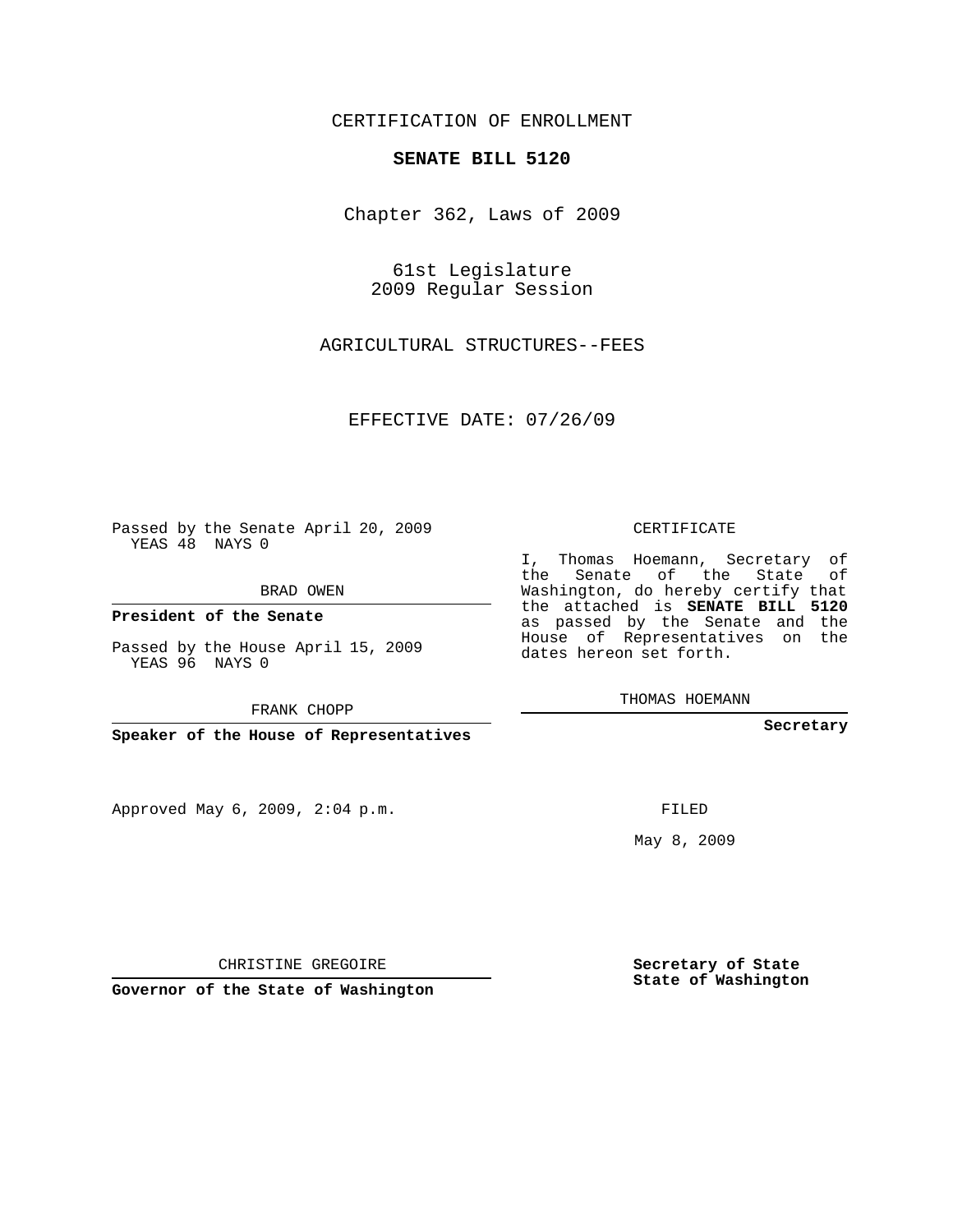## **SENATE BILL 5120** \_\_\_\_\_\_\_\_\_\_\_\_\_\_\_\_\_\_\_\_\_\_\_\_\_\_\_\_\_\_\_\_\_\_\_\_\_\_\_\_\_\_\_\_\_

\_\_\_\_\_\_\_\_\_\_\_\_\_\_\_\_\_\_\_\_\_\_\_\_\_\_\_\_\_\_\_\_\_\_\_\_\_\_\_\_\_\_\_\_\_

### AS AMENDED BY THE HOUSE

Passed Legislature - 2009 Regular Session

# **State of Washington 61st Legislature 2009 Regular Session**

**By** Senators Fairley, McDermott, and Holmquist

Read first time 01/14/09. Referred to Committee on Government Operations & Elections.

 1 AN ACT Relating to agricultural structures; amending RCW 19.27.015 2 and 19.27.100; adding a new section to chapter 19.27 RCW; creating new 3 sections; and providing an expiration date.

4 BE IT ENACTED BY THE LEGISLATURE OF THE STATE OF WASHINGTON:

 NEW SECTION. **Sec. 1.** The legislature finds that permit and inspection fees for new agricultural structures should not exceed the direct and indirect costs associated with reviewing permit applications, conducting inspections, and preparing specific environmental documents.

10 **Sec. 2.** RCW 19.27.015 and 1996 c 157 s 1 are each amended to read 11 as follows:

12 As used in this chapter:

13 (1) <u>"Agricultural structure" means a structure designed and</u> 14 constructed to house farm implements, hay, grain, poultry, livestock, 15 or other horticultural products. This structure may not be a place of 16 human habitation or a place of employment where agricultural products 17 are processed, treated, or packaged, nor may it be a place used by the 18 public;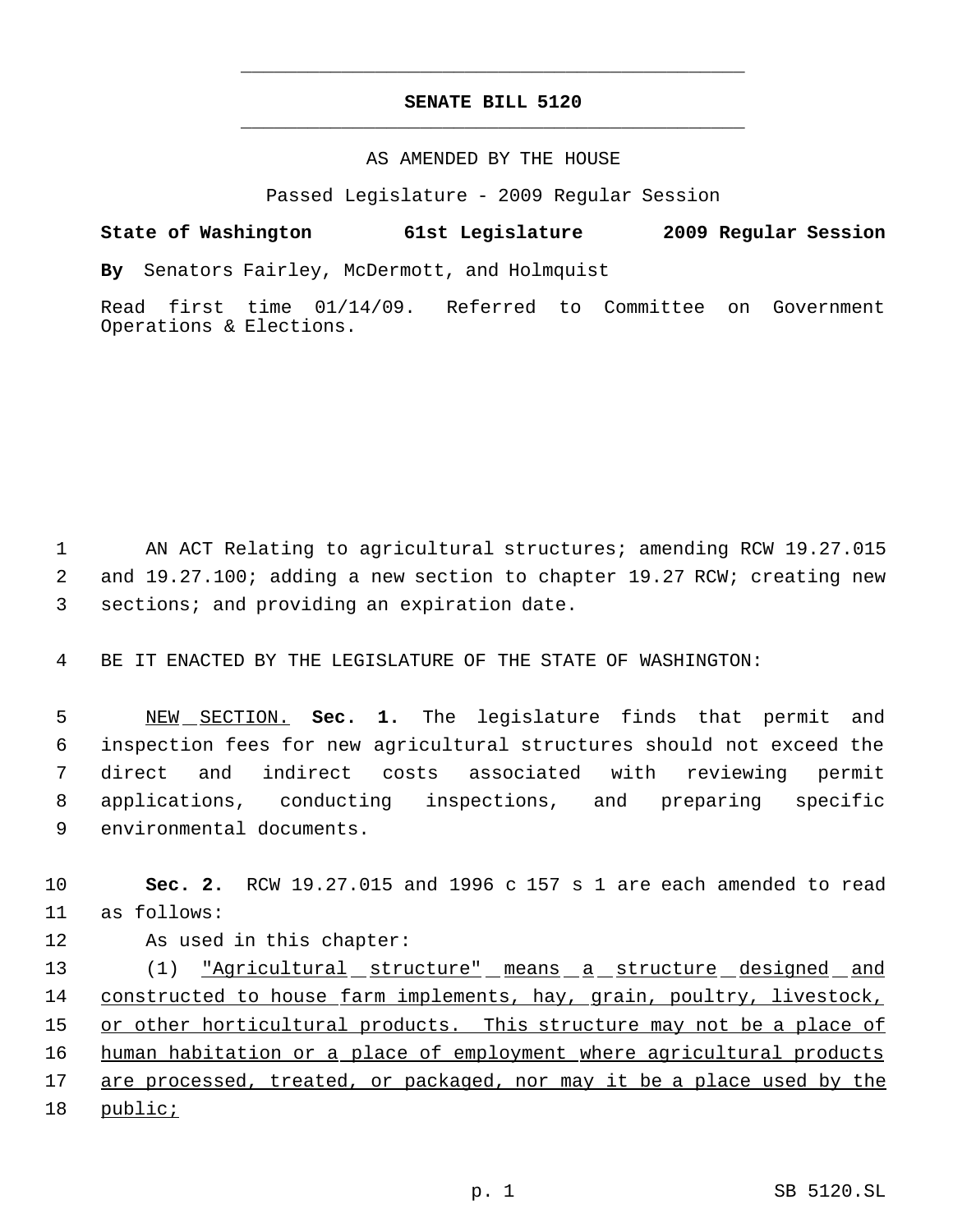1 (2) "City" means a city or town;

 $((+2))$   $(3)$  "Multifamily residential building" means common wall residential buildings that consist of four or fewer units, that do not exceed two stories in height, that are less than five thousand square feet in area, and that have a one-hour fire-resistive occupancy separation between units; and

7 ( $(\frac{4}{3})$ ) (4) "Temporary growing structure" means a structure that has the sides and roof covered with polyethylene, polyvinyl, or similar flexible synthetic material and is used to provide plants with either frost protection or increased heat retention.

 NEW SECTION. **Sec. 3.** A new section is added to chapter 19.27 RCW to read as follows:

 Permitting and plan review fees under this chapter for agricultural structures may only cover the costs to counties, cities, towns, and other municipal corporations of processing applications, inspecting and reviewing plans, preparing detailed statements required by chapter 43.21C RCW, and performing necessary inspections under this chapter.

 **Sec. 4.** RCW 19.27.100 and 1975 1st ex.s. c 8 s 1 are each amended to read as follows:

20 Except for permitting fees for agricultural structures under section 3 of this act, nothing in this chapter shall prohibit a city, town, or county of the state from imposing fees different from those set forth in the state building code.

 NEW SECTION. **Sec. 5.** (1) The state auditor, in accordance with RCW 43.09.470, must conduct a performance audit of the reasonableness of building and inspection fees permitted under RCW 82.02.020 that are imposed by eight counties, as determined by the auditor. In selecting counties for the audit, the auditor must choose four counties located west of the crest of the Cascade mountain range, and four counties located east of the crest of the Cascade mountain range. The selected counties must represent a diversity of agricultural economies. In completing the audit, the state auditor must include guidance on determining allowable costs, and methodologies for allocating costs to specific projects. The state auditor, when developing written cost